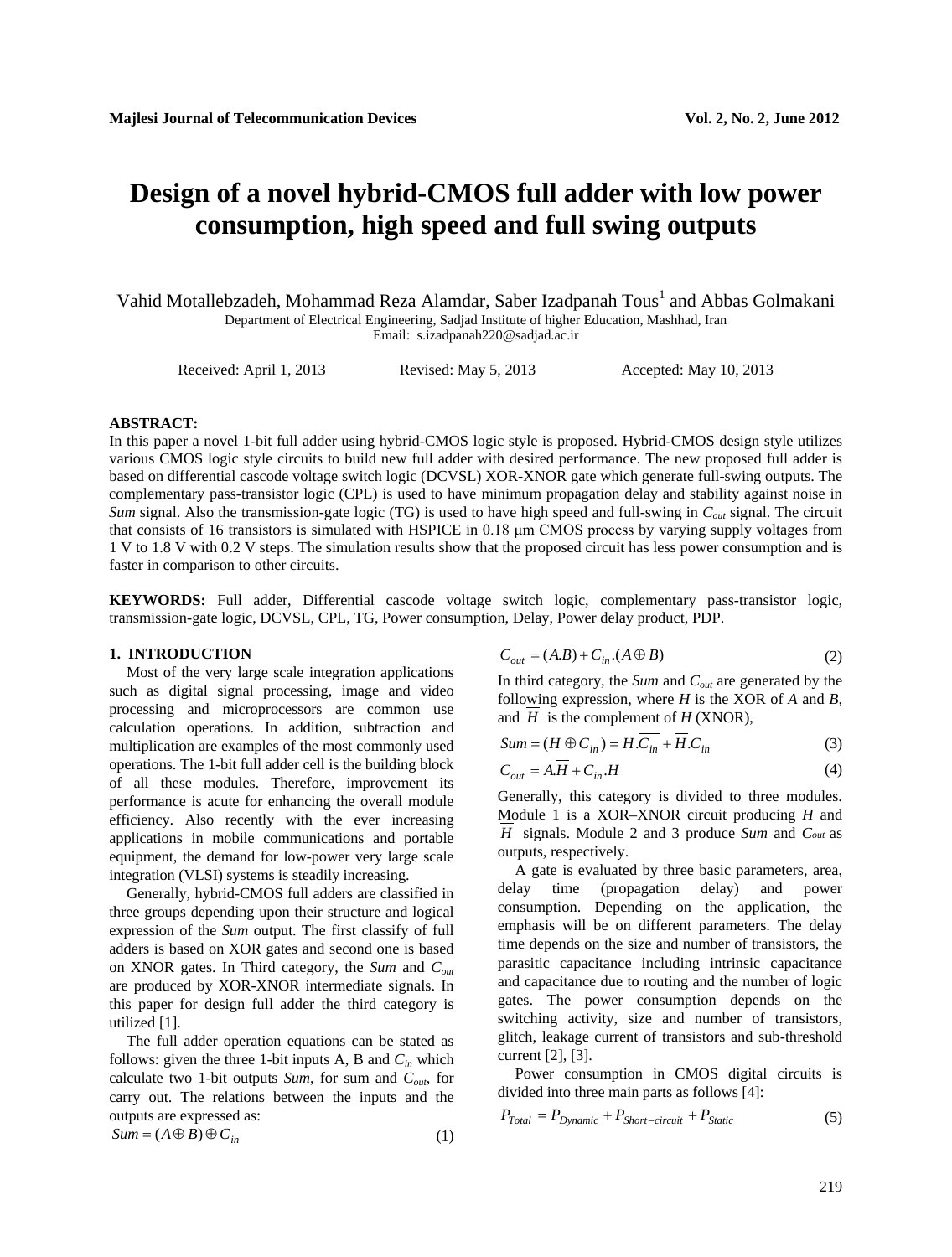*P<sub>Dynamic</sub>* : Due to charging and discharging capacitances.

*P<sub>Short−circuit</sub>* : Due to the current between power supply and ground during a transistor switching.

*P<sub>Static</sub>*: Due to the leakage current and static current [3], [5].

Many design considerations including the minimum transistor counts, low power consumption, less delay in critical path, full-swing output and chip area are focused recently. However, design of low-power high-speed adder has become one of the essential researches [1].

Several logic styles have been used to design full adder cells. Each design style has its own advantages and disadvantages. Classical designs of full adders normally use only one logic style for the whole<br>full-adder design. Standard static CMOS, Standard static complementary pass-transistor logic, dynamic CMOS logic and transmission-gate are the most important logic design styles in the conventional adders. Lately for design full adders use more than one logic style. These full adders called hybrid-CMOS full adders. In these full adders, features of different logic styles are exploited to improve the performance

There are many papers in the field of hybrid-CMOS full adders design. In [1] a novel 1-bit full adder based on complementary pass-transistor logic and transmission gate logic is presented. In [6] a hybrid full adder, namely, the branch-based logic and pass-transistor (BBL-PT) cell is proposed. A new hybrid full adder based on pass-transistor logic and static CMOS logic is proposed in [7]. Other 1-bit hybrid full adder cells have been reported in the literature [8-10]. The proposed full adders in [1], [6] and [7] are shown in Fig. 1 (a), (b) and (c) respectively.











*A*

*B*

*A*

*B*

**Fig. 1**. Examples of hybrid-CMOS full adders (a) Full adder in  $[1]$ , (b) Full adder in  $[6]$   $\{(b-1)$  sum,  $(b-2)$  carry out} and (c) Full adder in [7]  $\{(c-1)$  sum,  $(c-2)$  carry out}.

(c-2)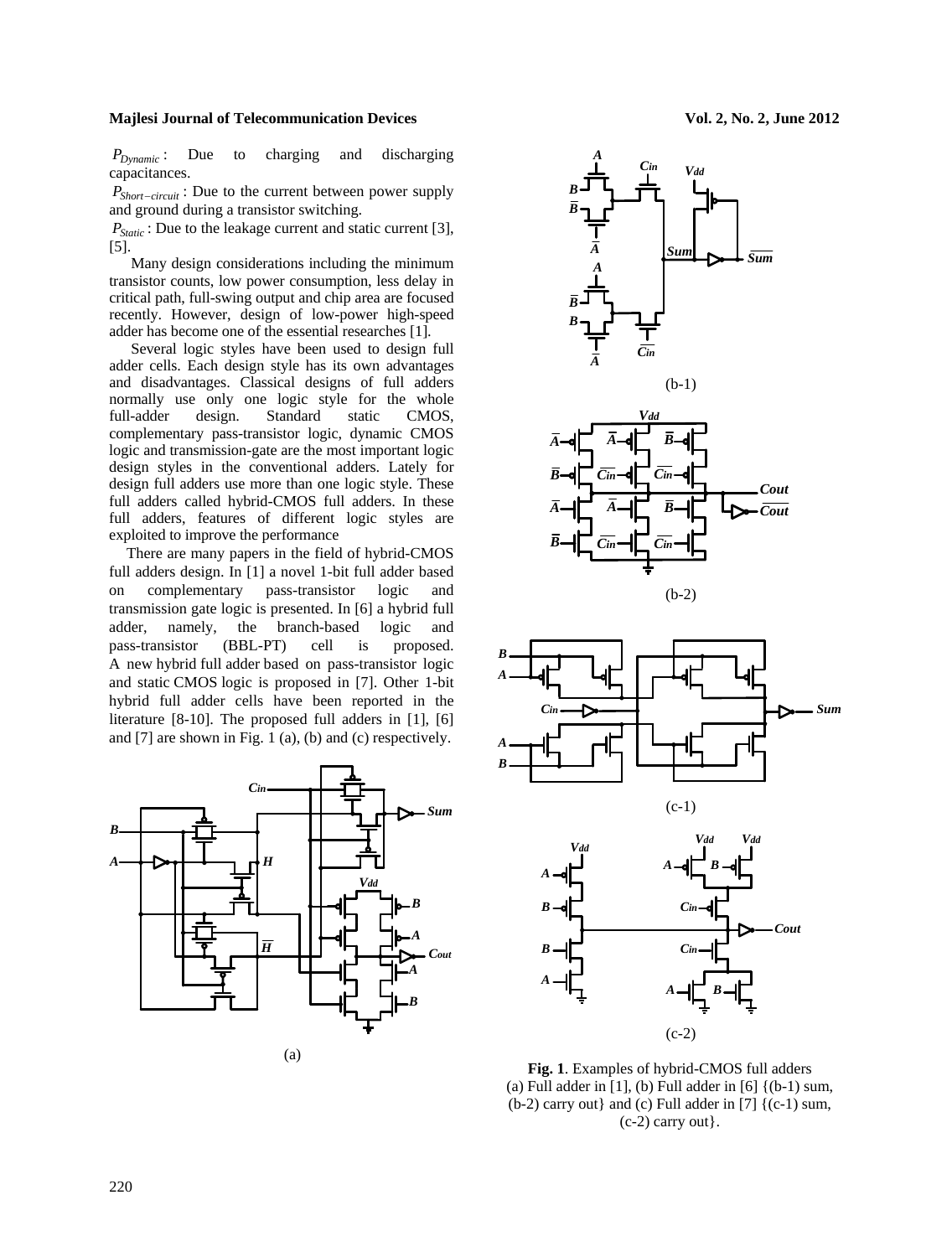In this paper a novel hybrid-CMOS full adder based on three logic styles (DCVSL-CPL-TG) is proposed. The paper is organized as follows. In Section 2 logic styles that used for designing full adder are studied. In section 3 the proposed full adder is presented. Simulation results in Section 4 and conclusion in Section 5 is expressed.

# **2. SURVEY OF DCVSL, CPL AND TG STYLES**

# **2.1. DCVSL**

One of the first realization of static differential CMOS logic known as the differential cascade voltage switch logic was introduced in 1984 [11]. The DCVSL style completely eliminates static currents and provides rail-to-rail swing. This style combines two concepts: differential logic and positive feedback. A differential gate requires that each input is provided in complementary format, and produces complementary outputs in turn. The feedback mechanism ensures that the load device is turned off when not needed. The DCVSL is depicted in Fig 2.



**Fig. 2**. Basic principle of DCVSL [3].

The pull-down networks PDN1 and PDN2 use NMOS devices and two networks cannot occur together (when PDN1 is on, PDN2 is off, and when PDN1 is off, PDN2 is on), such that the required logic function and its inverse are simultaneously implemented. Assume now that, for a given set of inputs, PDN1 is on while PDN2 is off, and that *Out* and *Out* are initially high and low, respectively. Turning on PDN1, causes *Out* to be pulled down, although there is still a fight between M1 and PDN1. *Out* is in a high impedance state, as M2 and PDN2 are both turned off. PDN1 must be strong enough to bring *Out* below  $V_{DD} - |V_{Tp}|$ , the point at which M2 turns on and starts charging  $\partial ut$  to  $V_{DD}$  —eventually turning off M1. This in turn enables *Out* to discharge all the way to *GND*  [3].

# **2.2. CPL**

The complementary pass transistor logic was first introduced in 1990 (Yano, K, et al) [12]. The CPL style improves speed and reduces power consumption. The basic idea (similar to DCVSL) is to accept true and complementary inputs and generate true and complementary outputs [3]. The general structure of CPL is shown in Fig. 3. This style consist of complementary input/output, NMOS pass-transistor logic network and CMOS output inverters [12].



**Fig. 3**. CPL logic structure [13].

# **2.3. TG**

The transmission gate is one of the most commonly used structures for full adder designs. The basic transmission gate includes a PMOS and NMOS transistors connected in parallel as shown in Fig. 4. The control signal *C* is applied to the gate of the NMOS and the complement  $C$  is applied to the gate of the PMOS. The bulk of the NMOS and PMOS are connected to GND and *V<sub>DD</sub>* respectively. NMOS transistors pass a strong 0 but a weak 1, while PMOS transistors pass a strong 1 but a weak 0. The transmission gate acts as a bidirectional switch controlled by the gate signal *C*. When *C*=1, both MOSFETs are on, allowing the signal to pass through the gate. On the other hand, *C*=0 places both transistors in cutoff, creating an open circuit between nodes *A* and *B* [3]. This style is suitable for solving the problem of voltage drop and can be used to build some complex gates very efficiently.



**Fig. 4**. (a) Circuit, (b) Symbol [3].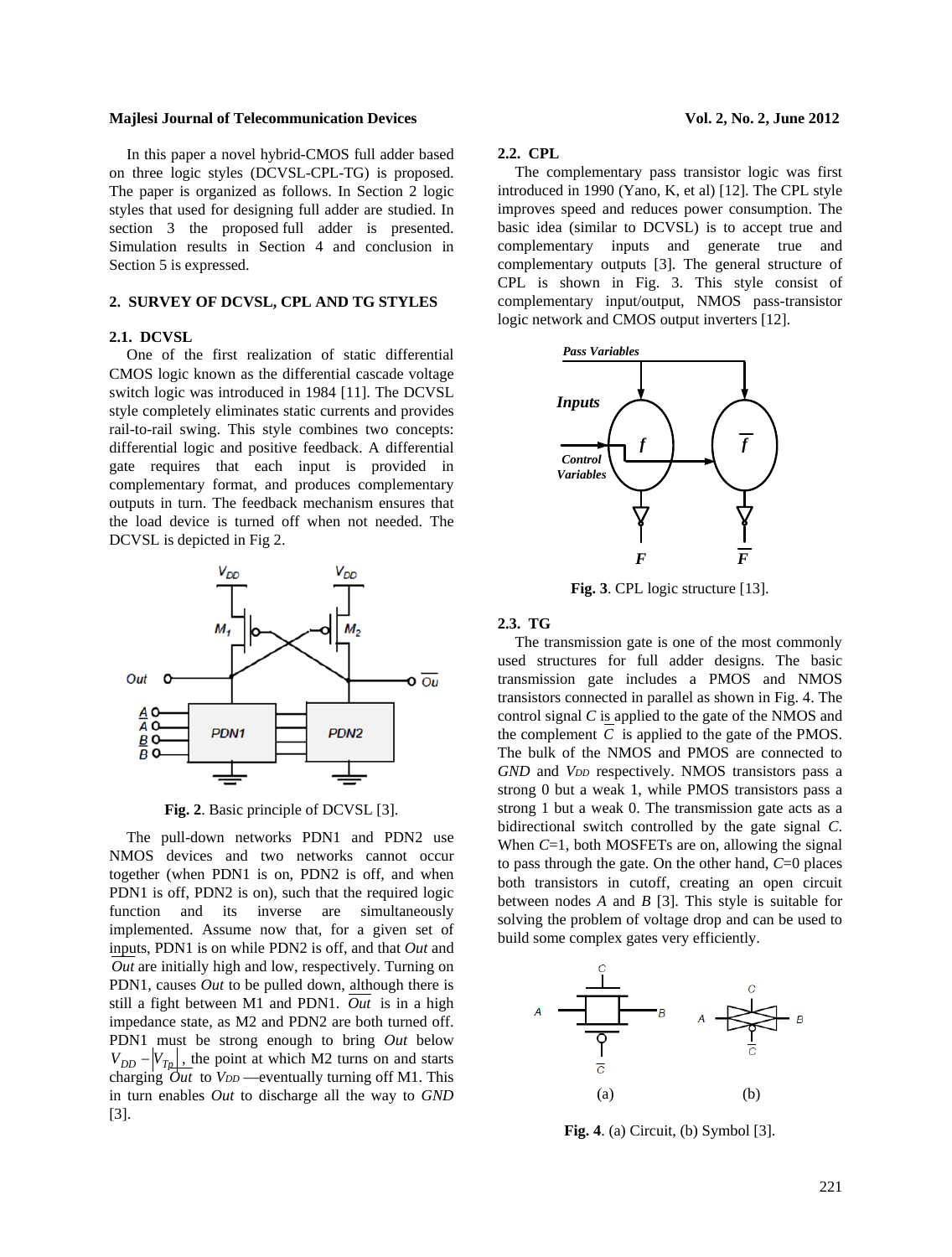## **3. PROPOSED FULL ADDER**

In this section a new hybrid-CMOS full adder includes DCVSL, CPL and TG styles are proposed. The proposed full adder which includes 16 transistors is shown in Fig. 5. The DCVSL style is used to produce  $A \oplus B$  and  $A \oplus B$ . This style resulting circuit exhibits a rail-to-rail swing, and the static power dissipation is eliminated. The CPL style is utilized to generate *Sum* signal. This style is generating full swing outputs; reduce power consumption, improve speed and noise margin. Finally, TG style is used to generate *Cout* with full swing output, high speed and low power consumption. This full adder is robustness against voltage scaling and transistor sizing. Also enables it to operate reliably at low voltage.



**Fig. 5**. Proposed full adder cell.

# **4. SIMULATION RESULTS**

In this section, simulation of full adder cells (proposed full adder and full adder in [1], [6], [7]) is presented under the below conditions.

All the circuits are simulated using HSPICE in 0.18 μm CMOS process at room temperature with varying supply voltages from 1 V to 1.8 V with 0.2 V steps. The used simulation test bench is shown in

Fig. 6, two CMOS inverters are inserted in serial in the input and output terminals of each adder respectively to accurately predict the circuit performance. The two inverters forms buffer function to simulate the signal driving capability and loading effects [7].



**Fig. 6**. Simulation test bench.

The input patterns used for simulations and output waveforms are shown in Fig. 7. For an accurate result, all the possible input combinations are considered for all the test circuits.



**Fig. 7**. Input patterns  $(A, B \text{ and } C_{in})$  used to test 1-bit adder cells and output waveforms of proposed full adder (*Sum* and *Cout*). Frequency of the inputs is 50 MHz with a supply voltage of 1.8 V.

The circuit performance of the test circuits is evaluated in terms of worst-case delay, power dissipation, and power delay product (PDP). To have a fair comparison, all the simulated circuits are prototyped at optimized transistor sizing values to achieve the best PDP. Also for the calculation of the power delay product, worst-case delay is chosen to be the larger delay amongst the two outputs.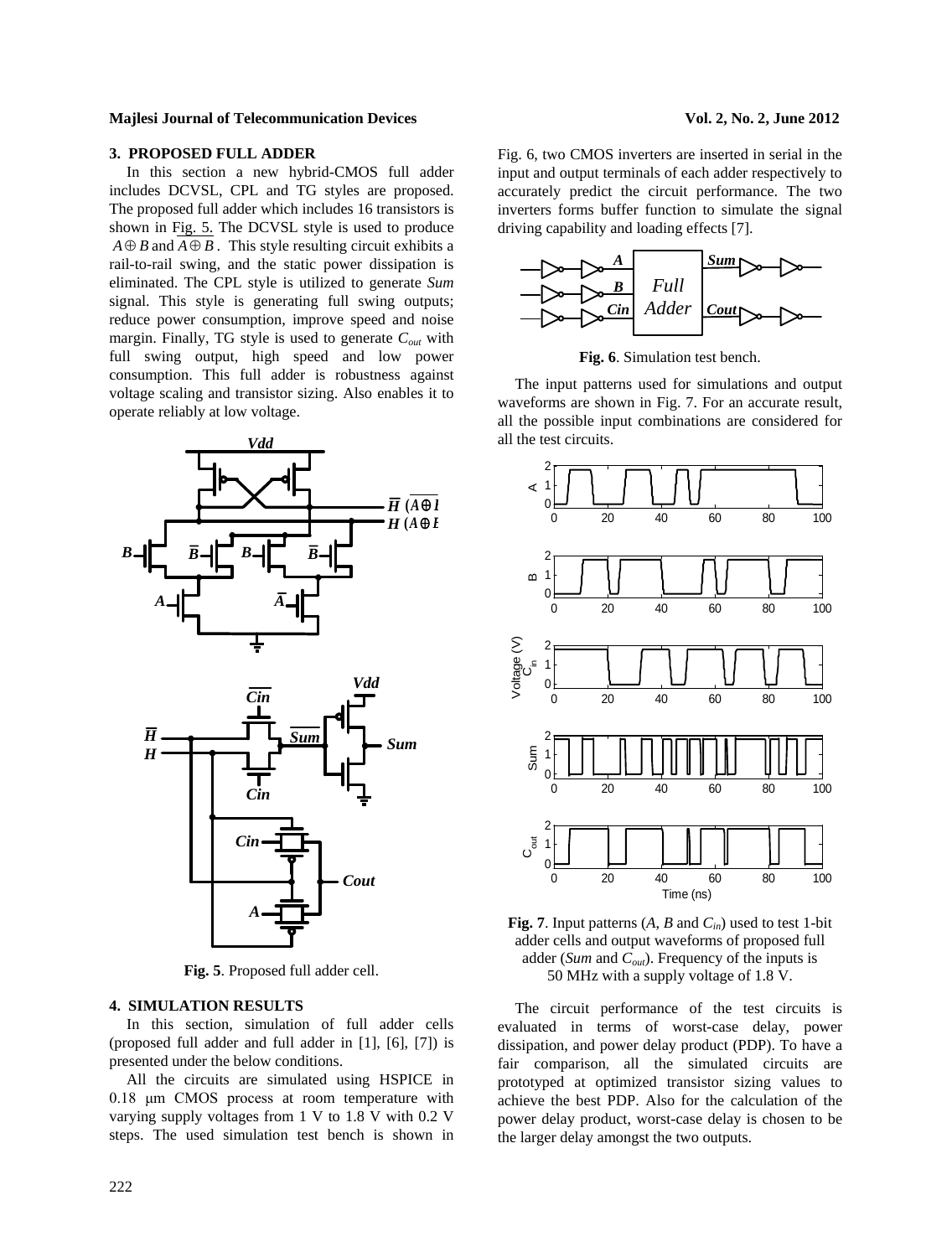# **4.1. DELAY**

The delay is calculated from 50% of voltage level of input to 50% of voltage level of resulting output all the rise and fall output transitions. The propagation delay of the all full adder is show in Fig. 8. The proposed circuit has minimum propagation delay compared to other full adders.



**Fig. 8**. Delay of the full adder cells vs. supply voltage.

# **4.2. POWER CONSUMPTION**

The average power consumption of the all full adder is show in Fig. 9.



**Fig. 9**. Power consumption of the full adder cells vs. supply voltage.

# **4.3. POWER DELAY PRODUCT**

The value of PDP under different supply voltage is shown in Fig. 10.



**Fig. 10**. PDP of the full adder cells vs. supply voltage.

The PDP is a quantitative measure of the efficiency of the tradeoff between power dissipation and speed, and is particularly important when low power operation is needed.

The simulation results of the all full adders are summarized in Table 1. According to this observing simulation results in Table 1, the proposed full adder in the average power dissipation, delay and power delay product is much better than other full adders. Our design takes approximately 35% to 60% less power, 4.46% to 23.94% better in time delay.

**Table 1**. Simulation results for full adders at 1.8 V power supply and 50 MHz frequency.

| Full<br>Adder   | Power<br>Consumption<br>(µ ${\bf W}$ | <b>Delay</b><br>(p <sub>S</sub> ) | <b>PDP</b><br>(fJ) | <b>Device</b><br>Count |
|-----------------|--------------------------------------|-----------------------------------|--------------------|------------------------|
| [1]             | 23.5                                 | 445                               | 10.46              | 26                     |
| [6]             | 19.8                                 | 493                               | 9.76               | 23                     |
| [7]             | 26.4                                 | 528                               | 13.94              | 24                     |
| <b>Proposed</b> | 14.6                                 | 426                               | 6.22               | 16                     |

#### **5. CONCLUSION**

In this paper, a novel hybrid full adder cell based on differential cascode voltage switch logic, complementary pass-transistor logic and transmissiongate logic is presented. The advantages of these logic styles are low power consumption, high speed and full swing outputs. The compared results show that the performance of the proposed design is superior to other designs. The new full adder circuit has minimum PDP so that 57% to 124.1% improvement in PDP compare to other full adder cells. Also the proposed adder has propagation delay of 426 ps and power dissipation of 14.6 μW in a supply voltage of 1.8 V.

#### **REFERENCES**

- [1] M.J Zavarei, M.R. Baghbanmanesh, E. Kargaran, H. Nabovati and A. Golmakani, "**Design of New Full Adder Cell using Hybrid-CMOS Logic Style**," *18th International Conference on Electronics, Circuits and*
- *Systems*, pp. 451–454, 2011. [2] S. Wayria, H. Pandey, R.K. Nagaria and J. S. Tiwari, "**Ultra Low Voltage High Speed 1-bit CMOS Adder**," *International Conference on Power, Control and Embedded Systems*, pp. 1-6, 2010.
- [3] J. M. Rabaey, A. Chandrakasan and B. Nikolic, *Digital Integrated Circuits: A Design Perspective*. Prentice Hall, 2002.
- [4] A. Sayed, H. Al-Asaad, "**Survey and Evaluation of Low-Power Full Adder Cells**," *Proceedings of the International Conference on VLSI*, pp. 332-338, 2004.
- [5] M. Hosseinghadiry, H. Mohammadi, M. Nadisenejani, "**Two New Low Power High Performance Full Adders with Minimum Gates**," *World Academy of Science, Engineering and Technology*, pp. 1077-1084, 2009.
- [6] I. Hassoune, D .Flandre, I. O'Connor and J. D. Legat, "**ULPFA: A New Efficient Design of a Power-Aware Full Adder**," *IEEE Transactions on Circuits and*